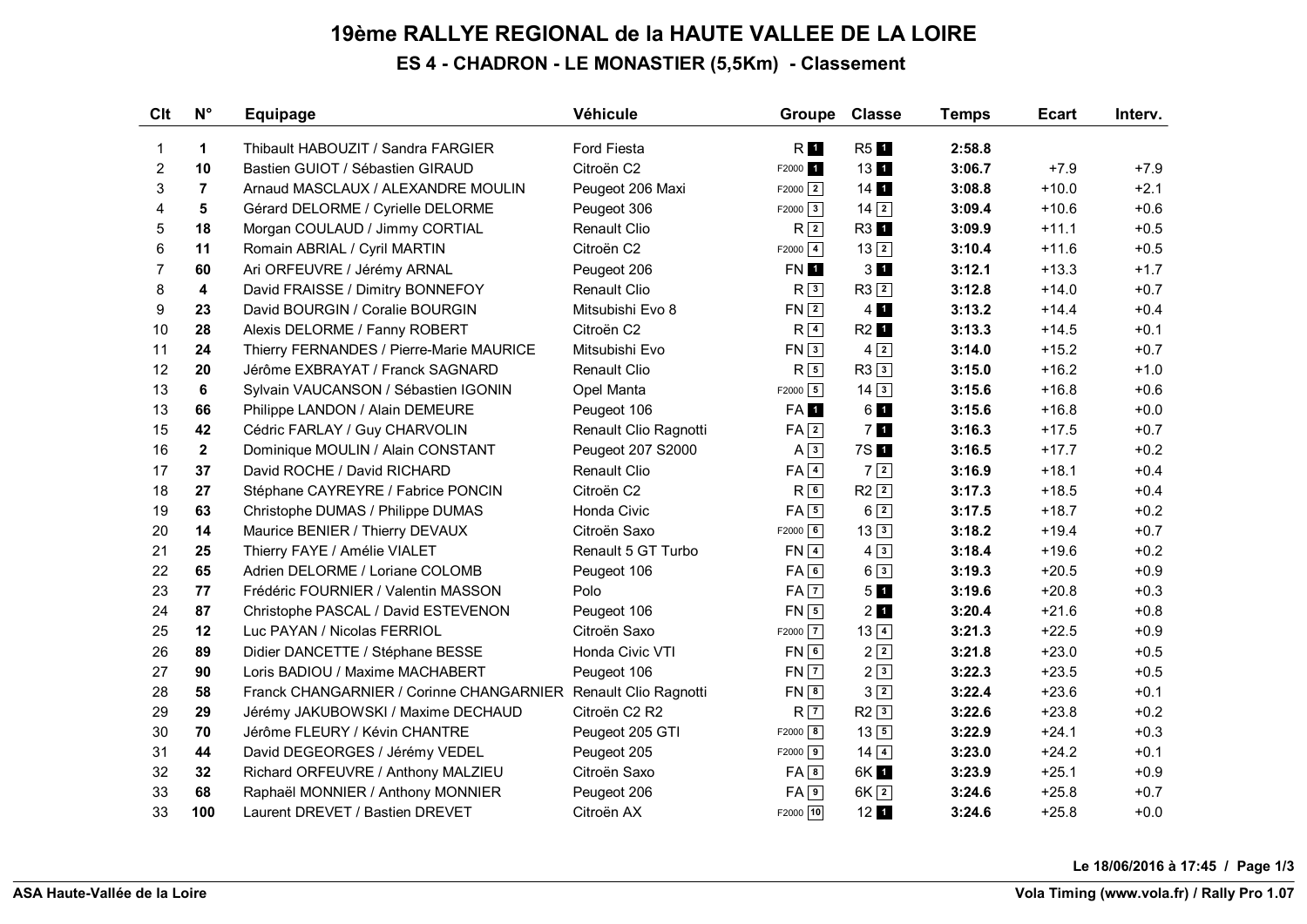## **19ème RALLYE REGIONAL de la HAUTE VALLEE DE LA LOIRE ES 4 - CHADRON - LE MONASTIER (5,5Km) - Classement**

| Clt | $N^{\circ}$ | <b>Equipage</b>                        | Véhicule                | <b>Groupe</b>      | <b>Classe</b>     | <b>Temps</b> | <b>Ecart</b> | Interv. |
|-----|-------------|----------------------------------------|-------------------------|--------------------|-------------------|--------------|--------------|---------|
| 35  | 33          | Sébastien MASCLAUX / Sandrine CHAPUIS  | Peugeot 206             | $FA$ <sup>10</sup> | 7 3               | 3:24.7       | $+25.9$      | $+0.1$  |
| 36  | 104         | Gaëtan CARTERON / Mickaël MONTEILLER   | Citroën AX              | F2000 11           | $12\sqrt{2}$      | 3:24.8       | $+26.0$      | $+0.1$  |
| 36  | 107         | Thierry MOULIN / Amaury DEVAUX         | Citroën AX Gti          | $FN$ <sup>9</sup>  | 11                | 3:24.8       | $+26.0$      | $+0.0$  |
| 38  | 103         | Benjamin LEMAIRE / Simon LEMAIRE       | Peugeot 106             | F2000 12           | $12\sqrt{3}$      | 3:25.3       | $+26.5$      | $+0.5$  |
| 39  | 64          | Frédéric BONNEFOY / Joris BONCOMPAIN   | Peugeot 106 S16         | $FA$ <sup>11</sup> | $6\sqrt{4}$       | 3:25.4       | $+26.6$      | $+0.1$  |
| 40  | 94          | Yoann MARTIN / Jean-Philippe ALLEMAND  | Citroën Saxo            | F2000 13           | $13\sqrt{6}$      | 3:25.5       | $+26.7$      | $+0.1$  |
| 41  | 79          | Pierre PHILIPPOT / Florian AUDIGIER    | Citroën AX Sport        | $FA$ <sup>12</sup> | $5\sqrt{2}$       | 3:25.6       | $+26.8$      | $+0.1$  |
| 42  | 21          | Laurent FREYSSENET / Alexian DELABRE   | <b>Renault Clio</b>     | $R^{8}$            | $R3$ <sup>4</sup> | 3:26.3       | $+27.5$      | $+0.7$  |
| 43  | 43          | Antoine FAYOLLE / Laurie MALAQUI       | <b>BMW</b>              | F2000 14           | $14\overline{5}$  | 3:26.5       | $+27.7$      | $+0.2$  |
| 44  | 15          | Florent SABATIER / Julien SABATIER     | BMW M3                  | $FA$ <sup>13</sup> | 8 <sub>1</sub>    | 3:27.0       | $+28.2$      | $+0.5$  |
| 45  | 61          | Marc LESUEUR / Julien BONNEFOY         | Renault Clio RS         | FN 10              | $3\sqrt{3}$       | 3:27.1       | $+28.3$      | $+0.1$  |
| 46  | 88          | Nicolas PASCAL / Laura DEGEORGES       | Citroën Saxo            | FN 11              | $2\sqrt{4}$       | 3:27.2       | $+28.4$      | $+0.1$  |
| 47  | 41          | Adam SATRE / Florian OLIVIER           | <b>Renault Clio RS</b>  | FA 14              | 7 4               | 3:27.3       | $+28.5$      | $+0.1$  |
| 48  | 74          | Frédéric SARAIVA / Jordan MAY          | Peugeot 106 S16         | F2000 15           | $13\overline{7}$  | 3:27.5       | $+28.7$      | $+0.2$  |
| 49  | 19          | David BERARD / Jean-François BOUSSIT   | <b>Renault Clio</b>     | $R^{9}$            | $R3\vert 5$       | 3:27.8       | $+29.0$      | $+0.3$  |
| 50  | 45          | Clément DECHAUD / Anne-Charlène DUMONT | Peugeot 206             | F2000 16           | $14\sqrt{6}$      | 3:28.1       | $+29.3$      | $+0.3$  |
| 51  | 39          | Romain SEUX / Florent BOUCHET          | Renault Clio Ragnotti   | $FA$ 15            | $7\sqrt{5}$       | 3:28.2       | $+29.4$      | $+0.1$  |
| 52  | 105         | Alexandre FERREIRA / Julie AMBLARD     | Peugeot 205 Rallye      | $FN$ $12$          | $1\vert 2 \vert$  | 3:28.5       | $+29.7$      | $+0.3$  |
| 53  | 47          | Renaud RIBOT / Jérémy VAST             | Peugeot 309GTi          | F2000 17           | $14\overline{7}$  | 3:29.0       | $+30.2$      | $+0.5$  |
| 54  | 78          | Frédéric MASSON / Aloïs ROCHE          | Citroën AX              | $FA$ 16            | 5 3               | 3:30.6       | $+31.8$      | $+1.6$  |
| 55  | 17          | Christophe VINCENT / Luc VINCENT       | Peugeot 207             | $A$ 17             | $8\sqrt{2}$       | 3:30.7       | $+31.9$      | $+0.1$  |
| 56  | 51          | Rodolphe PICARD / Gaëtan LASSABLIERE   | Peugeot 206             | F2000 18           | $14\sqrt{8}$      | 3:30.9       | $+32.1$      | $+0.2$  |
| 57  | 72          | Steven DESBORDES / Richard DESBORDES   | Citroën Saxo            | F2000 19           | 13 8              | 3:31.6       | $+32.8$      | $+0.7$  |
| 58  | 16          | Jean DASSAUD / Aline DASSAUD           | BMW M3                  | $FA$ <sup>18</sup> | $8\sqrt{3}$       | 3:31.7       | $+32.9$      | $+0.1$  |
| 59  | 99          | Mathieu PERRET / Magalie LATOUR        | Peugeot 205 Rallye      | F2000 20           | $12\sqrt{4}$      | 3:32.0       | $+33.2$      | $+0.3$  |
| 60  | 95          | Cyrille VINCENT / Grégory DURIAUX      | Simca Rallye 3          | F2000 21           | $12\sqrt{5}$      | 3:32.2       | $+33.4$      | $+0.2$  |
| 61  | 48          | Jérémy FERRIOL / Emile FERRIOL         | Peugeot 206             | F2000 22           | $14$ 9            | 3:33.4       | $+34.6$      | $+1.2$  |
| 62  | 86          | Sébastien AIGLON / Elian GRANIER       | Polo                    | FN 13              | $2\sqrt{5}$       | 3:33.5       | $+34.7$      | $+0.1$  |
| 63  | 109         | Maxime PLOTON / José BRAZ              | Peugeot 106 Xsi         | <b>FN</b> 14       | $1\sqrt{3}$       | 3:33.8       | $+35.0$      | $+0.3$  |
| 64  | 26          | Fabien VALDIVIA / Guillaume FERRET     | <b>Renault GT Turbo</b> | $FN$ 15            | $4\sqrt{4}$       | 3:34.1       | $+35.3$      | $+0.3$  |
| 65  | 106         | Lionel CIOCHETTO / Emma JOUVE          | Citroën AX Gti          | FN 16              | $1\sqrt{4}$       | 3:34.2       | $+35.4$      | $+0.1$  |
| 66  | 96          | Jérémy BONNEFOY / Morgane DELOBRE      | Peugeot 205 Rallye      | F2000 23           | $12$ 6            | 3:34.3       | $+35.5$      | $+0.1$  |
| 67  | 31          | Cyril CHAPUIS / Ludovic MASSON         | Peugeot 206             | $FA$ 19            | $6K\sqrt{3}$      | 3:36.7       | $+37.9$      | $+2.4$  |
| 68  | 98          | Franck BADEL / Pascal LUCON            | Puegeot 106             | F2000 24           | $12\sqrt{7}$      | 3:37.5       | $+38.7$      | $+0.8$  |
| 69  | 30          | Séverine DARNE / Adeline RIFFARD       | Citroën Saxo VTS        | $FA$ 20            | $6K\sqrt{4}$      | 3:38.3       | $+39.5$      | $+0.8$  |

**Le 18/06/2016 à 17:45 / Page 2/3**